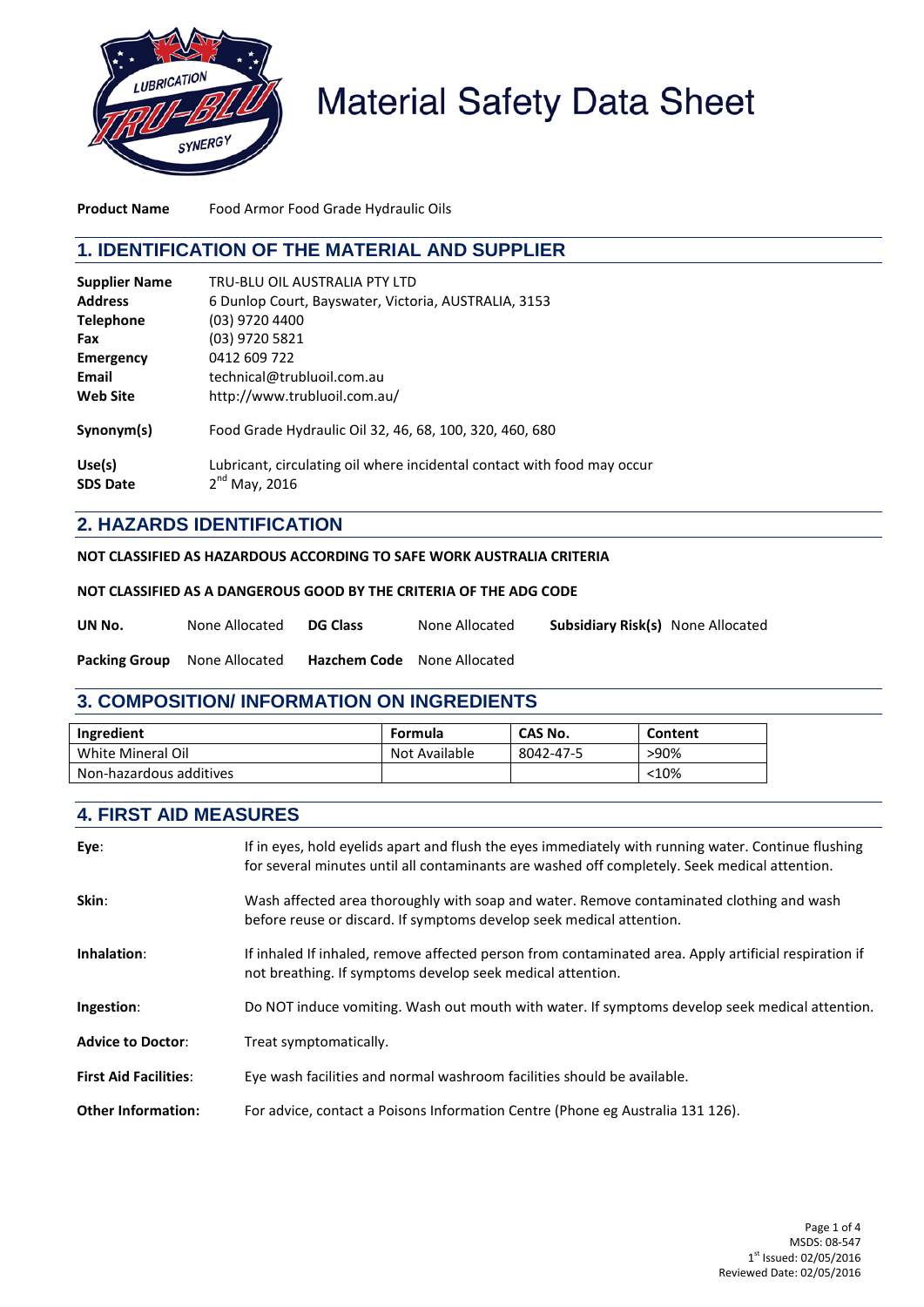#### **5. FIRE FIGHTING MEASURES**

| <b>Suitable Extinguishing Media:</b><br><b>Hazards from Combustion Products:</b> | Carbon dioxide, dry chemical, foam, water fog.<br>Under fire conditions this product may emit toxic and/or irritating fumes including<br>carbon monoxide and carbon dioxide.                             |
|----------------------------------------------------------------------------------|----------------------------------------------------------------------------------------------------------------------------------------------------------------------------------------------------------|
| <b>Specific Hazards:</b>                                                         | Combustible liquid (C2).                                                                                                                                                                                 |
| <b>Precautions in connection with Fire:</b>                                      | Fire-fighters should wear full protective clothing and self-contained breathing<br>apparatus (SCBA) operated in positive pressure mode. Water spray may be used to<br>keep fire exposed containers cool. |
| <b>Unsuitable Extinguishing Media:</b>                                           | DO NOT USE water jet. Water may cause frothing.                                                                                                                                                          |

## **6. ACCIDENTAL RELEASE MEASURES**

**Emergency** Wear appropriate personal protective equipment and clothing to minimize exposure. **Procedures** Extinguish or remove all sources of ignition and stop leak if safe to do so. Increase ventilation. Evacuate all unprotected personnel. If possible contain the spill. Spillage could be slippery. Place inert, non-combustible absorbent material onto spillage. Use clean non-sparking tools to collect the material and place into suitable labeled containers for the subsequent recycling or disposal. Dispose of waste according to the applicable local and national regulations. If contamination of sewers or waterways occurs inform the local water authorities and EPA in accordance with local regulations.

#### **7. STORAGE AND HANDLING**

| Storage:      | Store in a dry, well-ventilated area away from heat, sources of ignition, oxidising agents, foodstuffs, and<br>clothing and out of direct sunlight. Store at <60°C. Keep containers closed when not in use and securely<br>sealed and protected against physical damage. Inspect regularly for deficiencies such as damage or leaks. Do<br>NOT pressurize, cut, heat or weld containers as they may contain hazardous residues. For information on the<br>design of the storeroom, reference should be made to Australian Standard AS1940 - The storage and<br>handling of flammable and combustible liquids. Reference should also be made to all State and Federal<br>regulations. |
|---------------|--------------------------------------------------------------------------------------------------------------------------------------------------------------------------------------------------------------------------------------------------------------------------------------------------------------------------------------------------------------------------------------------------------------------------------------------------------------------------------------------------------------------------------------------------------------------------------------------------------------------------------------------------------------------------------------|
| Handling:     | Use in a well-ventilated area. DO NOT store or use in confined spaces. Do not use near welding or other<br>ignition sources and avoid sparks. Do not smoke. When dealing with large quantities, repeated or prolonged<br>skin exposure without protection should be prevented. Practice good personal hygiene, that is, always wash<br>hands after handling, and before eating, drinking, smoking or using the toilet facilities.                                                                                                                                                                                                                                                    |
| <b>CL-323</b> |                                                                                                                                                                                                                                                                                                                                                                                                                                                                                                                                                                                                                                                                                      |

**Storage** Classified as a Class C2 (COMBUSTIBLE LIQUID) for the purposes of storage and handling, in **Regulations:** accordance with the requirements of AS1940.

#### **8. EXPOSURE CONTROLS/ PERSONAL PROTECTION**

| <b>Standards:</b>                      | National Exposure No exposure standards have been established for this material, however, the TWA<br>National Occupational Health And Safety Commission (NOHSC) exposure standards for oil mist is 5 mg/m <sup>3</sup> .<br>As with all chemicals, exposure should be kept to the lowest possible levels. TWA (Time Weighted<br>Average): The average airborne concentration of a particular substance when calculated over a normal<br>eight hour working day, for a five-day week. |
|----------------------------------------|--------------------------------------------------------------------------------------------------------------------------------------------------------------------------------------------------------------------------------------------------------------------------------------------------------------------------------------------------------------------------------------------------------------------------------------------------------------------------------------|
| <b>Biological Limit</b><br>Values:     | No biological limit allocated.                                                                                                                                                                                                                                                                                                                                                                                                                                                       |
| <b>Engineering</b><br><b>Controls:</b> | Provide sufficient ventilation to keep airborne levels below the exposure limit. Where<br>vapours or mists are generated, particularly in enclosed areas, and natural ventilation is inadequate, a local<br>exhaust ventilation system is required. Refer to AS1940 - The storage and handling of flammable and<br>combustible liquids and AS2430 - Explosive gas atmospheres for further information concerning ventilation<br>requirements.                                        |
| Respiratory<br><b>Protection:</b>      | If mists or vapours are generated and ventilation is inadequate, an approved respirator<br>with a replaceable organic vapour/mist filter is recommended. Reference should be made to Australian<br>Standards AS/NZS 1715, Selection, Use and maintenance of Respiratory Protective Devices; and AS/NZS<br>1716, Respiratory Protective Devices.                                                                                                                                      |

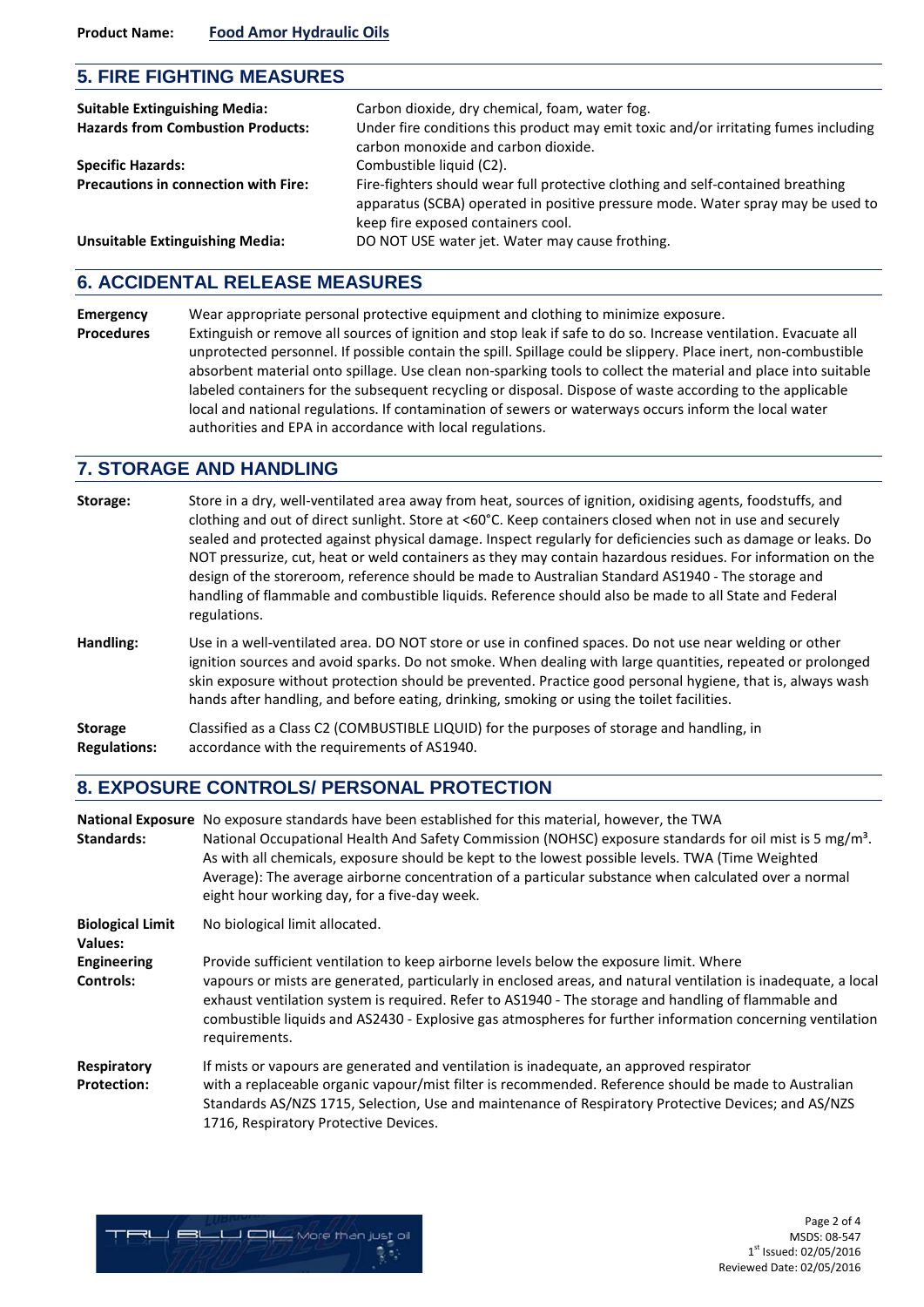#### **Product Name: Food Amor Hydraulic Oils**

- **Eye Protection:** Safety glasses with side shields, goggles or full-face shield as appropriate recommended. Eye protection should conform with Australian/New Zealand Standard AS/NZS 1337 - Eye Protectors for Industrial Applications.
- **Hand Protection:** Wear gloves of impervious material. Reference should be made to AS/NZS 2161.1: Occupational protective gloves - Selection, use and maintenance.
- **Body Protection:** Wear appropriate clothing including chemical resistant apron where clothing is likely to be contaminated. It is advisable that a local supplier of personal protective clothing is consulted regarding the choice of material.

## **9. PHYSICAL AND CHEMICAL PROPERTIES**

| Appearance           | Lightly coloured Liquid | Solubility (Water)      | Insoluble                        |
|----------------------|-------------------------|-------------------------|----------------------------------|
| Odour                | Mild odour              | <b>Specific Gravity</b> | 0.9                              |
| рH                   | Not Relevant            | Density                 | $0.9$ g/cm3 @15°C                |
| Vapour Pressure      | Not known               | % Volatiles             | Not Available                    |
| Vapour Density       | Not known               | Flammability            | Class C <sub>2</sub> Combustible |
| <b>Boiling Point</b> | $>300^{\circ}$ C        | <b>Flash Point</b>      | $>200^{\circ}$ C                 |
| <b>Melting Point</b> | Not Available           | Upper Explosion Limit   | Not Available                    |
| Viscosity            | 68cSt @40°C             | Lower Explosion Limit   | Not Available                    |

- FZG Failure Load Stage of 12 making it suitable for use in extreme pressure applications.
	- TOST life (ASTM D943) of greater than 10,000 hours & is suitable for use at operating temperatures up to 100C. (This is at the top end for most hydraulic and general industrial systems)

## **10. STABILITY AND REACTIVITY**

| Usaassana Doostionee                                         | Dolumestration will not occur                                                                                                     |
|--------------------------------------------------------------|-----------------------------------------------------------------------------------------------------------------------------------|
| <b>Hazardous</b><br><b>Decomposition</b><br><b>Products:</b> | Thermal decomposition may result in the release of toxic and/or irritating fumes<br>including carbon monoxide and carbon dioxide. |
| <b>Material to Avoid:</b>                                    | Incompatible with oxidising agents (eg. Hypochlorites).                                                                           |
|                                                              | <b>Conditions to Avoid:</b> Heat, direct sunlight, open flames and other ignition sources.                                        |
| <b>Chemical Stability:</b>                                   | Stable under normal conditions of storage and handling.                                                                           |

**Hazardous Reactions:** Polymerization will not occur.

#### **11. TOXICOLOGICAL INFORMATION**

| <b>Toxicology</b><br>Information:     | No toxicology data available for this specific product.                                        |
|---------------------------------------|------------------------------------------------------------------------------------------------|
| Inhalation:                           | Inhalation of product vapours may cause irritation of the nose, throat and respiratory system. |
| Ingestion:                            | Ingestion of this product may irritate the gastric tract causing nausea and vomiting.          |
| Skin:                                 | Contact with skin may cause redness, itching and irritation.                                   |
| Eye:                                  | May cause eye irritation, tearing, stinging, blurred vision, and redness.                      |
| <b>Chronic Effects: Not available</b> |                                                                                                |

## **12. ECOLOGICAL INFORMATION**

| Environment:                          | Do not allow product to enter drains, waterways or sewers.                                                                                                                                                                                                       |
|---------------------------------------|------------------------------------------------------------------------------------------------------------------------------------------------------------------------------------------------------------------------------------------------------------------|
| Ecotoxicity:                          | Not available.                                                                                                                                                                                                                                                   |
| Persistence /<br><b>Degradability</b> | White mineral oil will be inheratly biodegradable in water under aerobic conditions, and will<br>be ultimately biodegrades by microorganisms (although the biodegradability of White Mineral Oil will<br>necessarily be limited by its low solubility in water). |
| <b>Mobility:</b>                      | Not available                                                                                                                                                                                                                                                    |
| <b>Bioaccumulative Not available</b>  |                                                                                                                                                                                                                                                                  |

**Potential:**



Page 3 of 4 MSDS: 08-547 1st Issued: 02/05/2016 Reviewed Date: 02/05/2016